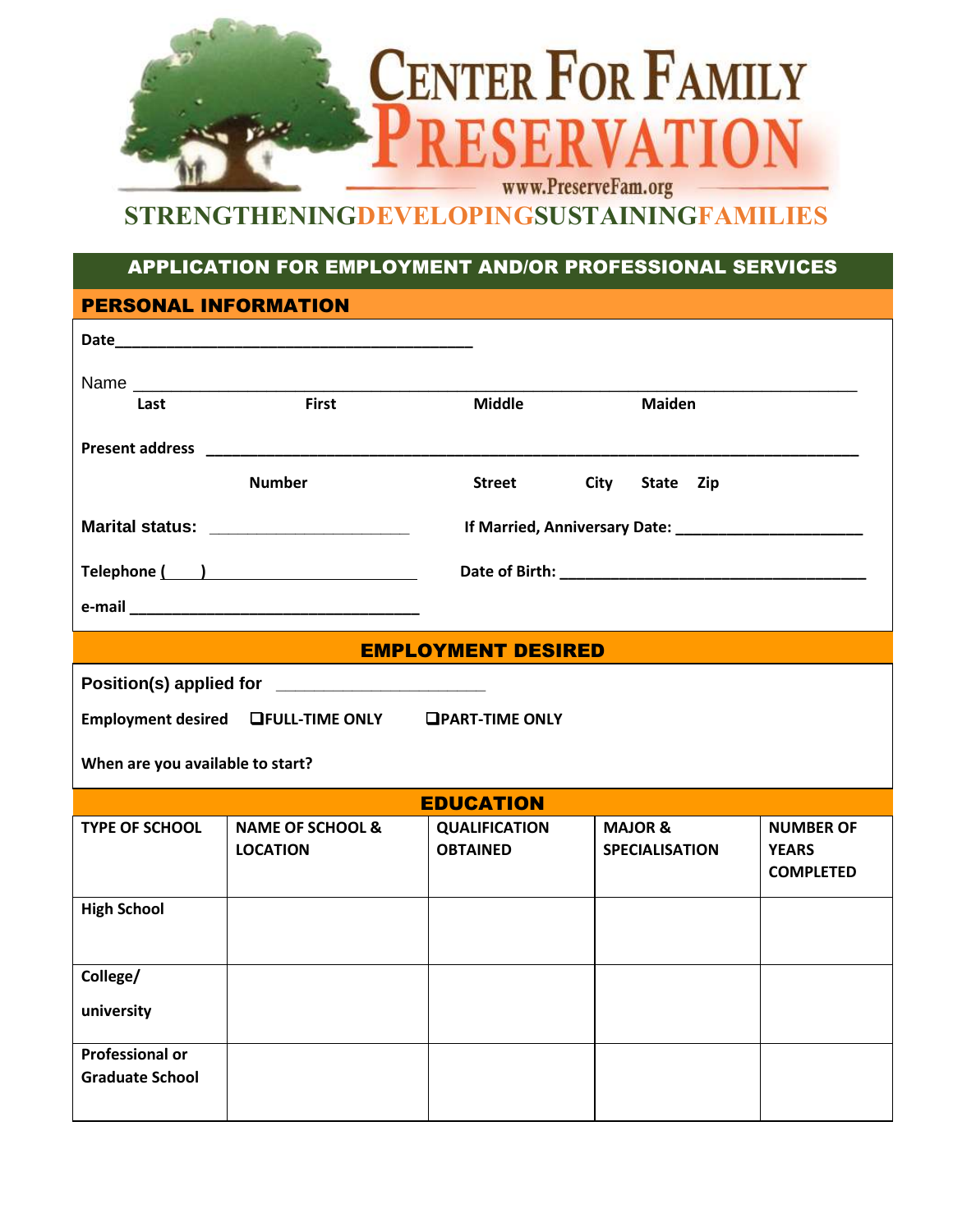## WORK EXPERIENCE

**Please list your work experience for the past three years beginning with your most recent job held. If you were self-employed, give firm name.** Attach additional sheets if necessary.

| <b>Name of Employer</b><br><b>Address</b><br>City, State, Zip                                                                     | Name of last<br>supervisor | <b>Employment</b><br>dates | Pay or salary |  |
|-----------------------------------------------------------------------------------------------------------------------------------|----------------------------|----------------------------|---------------|--|
| <b>Phone number</b>                                                                                                               |                            | From                       | <b>Start</b>  |  |
|                                                                                                                                   |                            | To                         | <b>Final</b>  |  |
|                                                                                                                                   | Your last job title        |                            |               |  |
| <b>Reason for leaving (be specific)</b>                                                                                           |                            |                            |               |  |
| List the jobs you held, duties performed, skills used or learned, advancements or promotions while you worked<br>at this company. |                            |                            |               |  |
|                                                                                                                                   |                            |                            |               |  |
|                                                                                                                                   |                            |                            |               |  |
|                                                                                                                                   |                            |                            |               |  |
|                                                                                                                                   |                            |                            |               |  |
| <b>Name of Employer</b><br><b>Address</b>                                                                                         | Name of last<br>supervisor | <b>Employment</b><br>dates | Pay or salary |  |
| City, State, Zip                                                                                                                  |                            | From                       | <b>Start</b>  |  |
| <b>Phone number</b>                                                                                                               |                            | To                         | Final         |  |
|                                                                                                                                   | Your Last Job Title        |                            |               |  |
| <b>Reason for leaving (be specific)</b>                                                                                           |                            |                            |               |  |
| List the jobs you held, duties performed, skills used or learned, advancements or promotions while you worked<br>at this company. |                            |                            |               |  |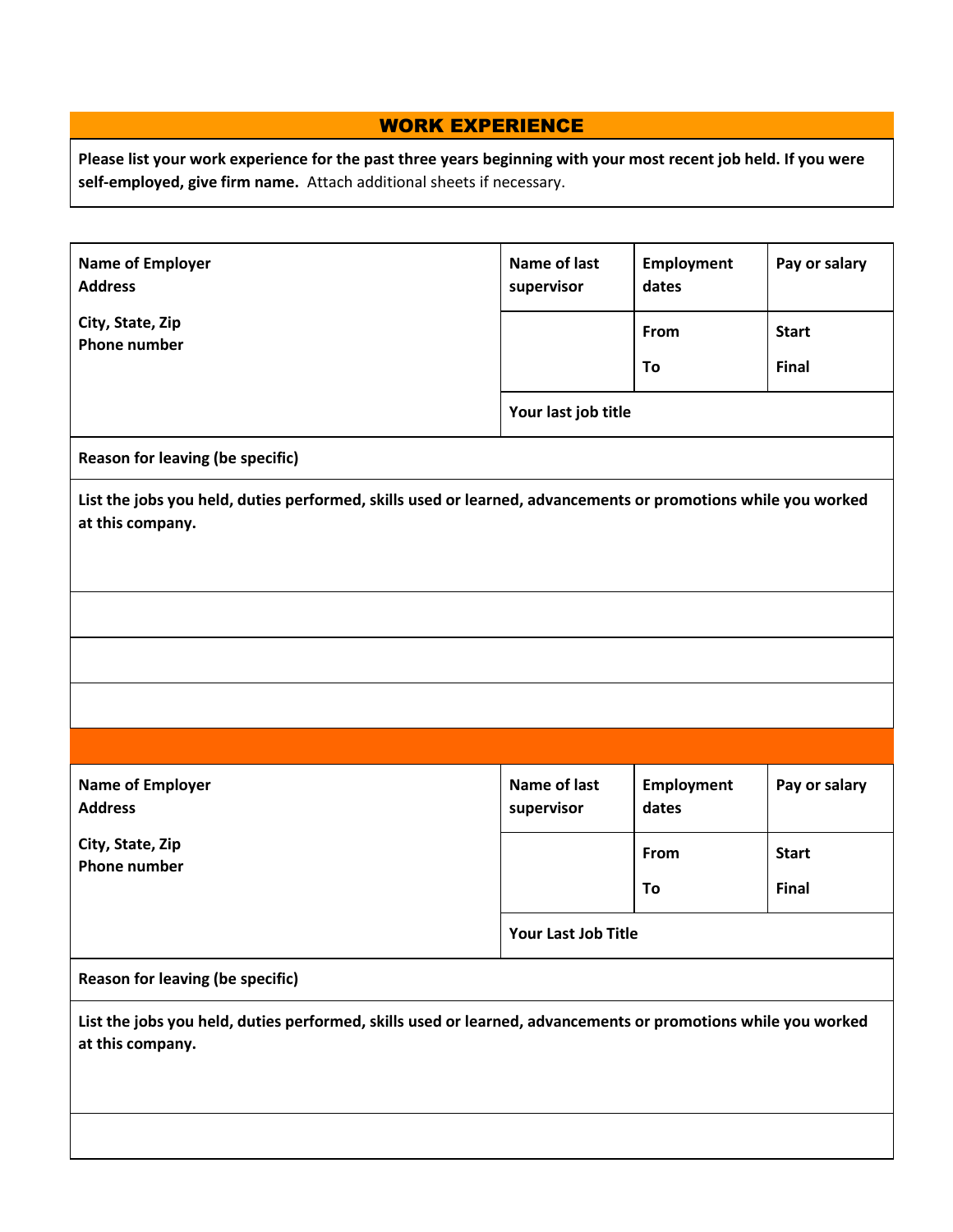| Are you currently employed?                 | $\Box$ Yes | $\square$ No |
|---------------------------------------------|------------|--------------|
| May we contact your present employer?       | $\Box$ Yes | $\square$ No |
| Did you complete this application yourself? | $\Box$ Yes | $\square$ No |
| If not, who did?                            |            |              |

| Have you ever been convicted of a felony?                                                                                                                                                                               |                   | $\Box$ Yes              | $\square$ No |
|-------------------------------------------------------------------------------------------------------------------------------------------------------------------------------------------------------------------------|-------------------|-------------------------|--------------|
| If yes, explain number of conviction(s), nature of offense(s) leading to conviction(s), how recently such offense(s)                                                                                                    |                   |                         |              |
| was/were committed, sentence(s) imposed, and type(s) of rehabilitation.                                                                                                                                                 |                   |                         |              |
|                                                                                                                                                                                                                         |                   |                         |              |
| Have you ever been employed with this company?                                                                                                                                                                          |                   | $\square$ Yes           | $\square$ No |
| If yes, when?                                                                                                                                                                                                           |                   |                         |              |
| <u> 1989 - Johann Stein, mars an deutscher Stein und der Stein und der Stein und der Stein und der Stein und der</u><br>Do you have any friends or relatives employed by this company?<br>$\square$ Yes<br>$\square$ No |                   |                         |              |
| If yes, please provide their names and relationship to you.                                                                                                                                                             |                   |                         |              |
|                                                                                                                                                                                                                         | <b>REFERENCES</b> |                         |              |
| Please list below two persons not related to you who have knowledge of your work performance and/or<br>personal qualifications within the last 5 years.                                                                 |                   |                         |              |
|                                                                                                                                                                                                                         |                   |                         |              |
| <b>Name</b>                                                                                                                                                                                                             |                   | <b>Occupation</b>       |              |
| <b>Company name</b>                                                                                                                                                                                                     | <b>Address</b>    |                         |              |
| <b>Telephone</b>                                                                                                                                                                                                        | E-mail            | <b>Years acquainted</b> |              |
|                                                                                                                                                                                                                         |                   |                         |              |
| <b>Name</b>                                                                                                                                                                                                             |                   | <b>Occupation</b>       |              |
| Company name                                                                                                                                                                                                            | <b>Address</b>    |                         |              |
| <b>Telephone</b>                                                                                                                                                                                                        | E-mail            | <b>Years acquainted</b> |              |